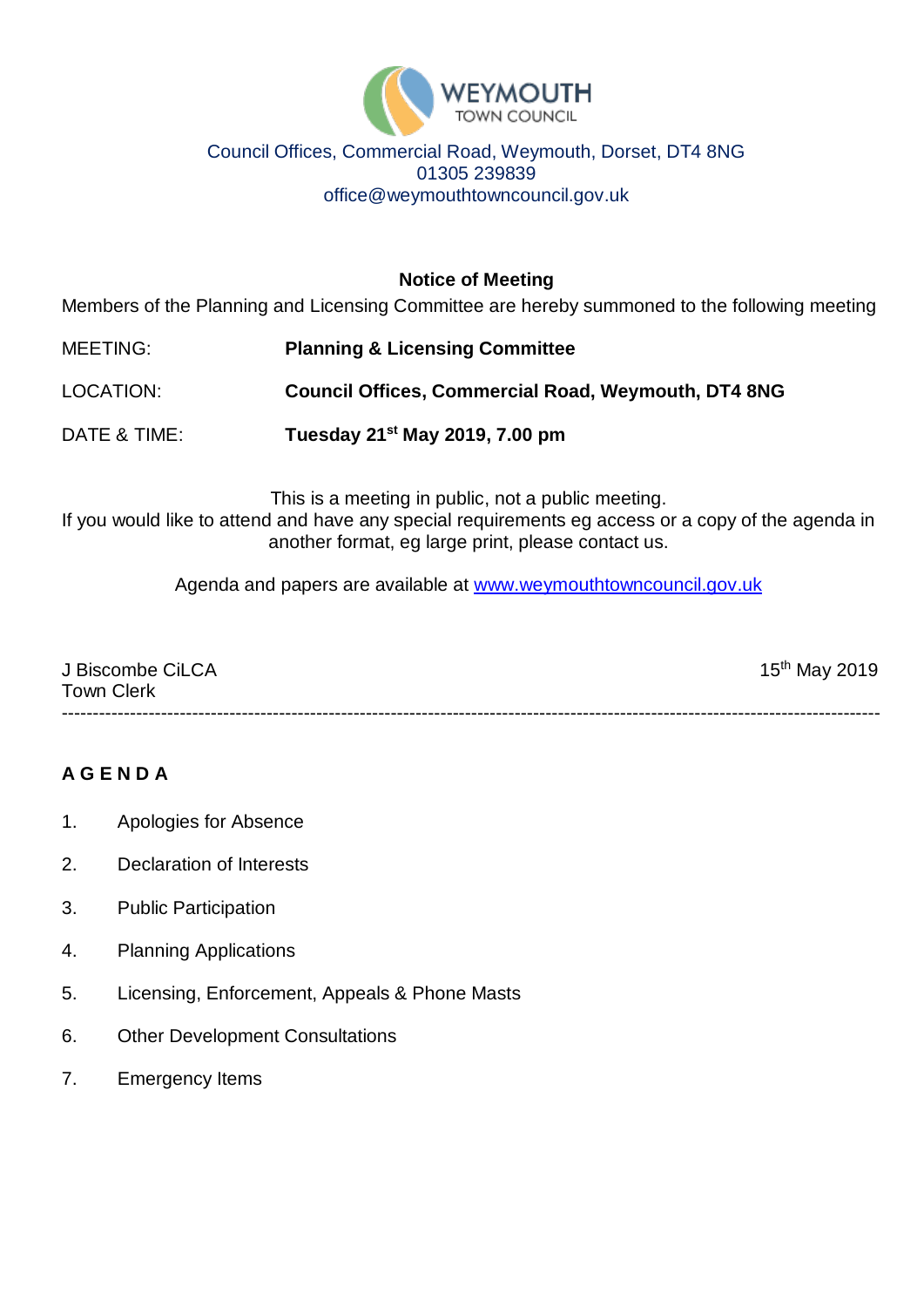# **Item 1 – Apologies for Absence**

To approve apologies for absence.

#### **Item 2 – Declarations of Interest**

To receive any declarations of interest for items on the agenda.

#### **Item 3 – Public Participation**

Members of the public may address the Committee. The length of time for this item and for each individual member of the public shall be at the discretion of the Chairman.

#### **Item 4 – Planning Applications**

Members are requested to review the following planning applications and agree any comments regarding material planning considerations to be forwarded to Dorset Council.

Planning applications can be viewed at<https://planning.dorset.gov.uk/public-access/>

| Plan No.        | <b>Details</b>                                                                                                                    | Deadline |
|-----------------|-----------------------------------------------------------------------------------------------------------------------------------|----------|
| WP/19/00273/RES | Curtis Fields Land South Of, Chickerell Road, Weymouth                                                                            | 22/05/19 |
|                 | Application for approval of reserved matters for Access,                                                                          |          |
|                 | Appearance, Landscaping, Layout and Scale of outline                                                                              |          |
|                 | application WP/14/00777/OUT                                                                                                       |          |
| WP/19/00287/LBC | Internal and external alterations (demolish existing car port).                                                                   | 24/05/19 |
|                 | Location: Burgundy House, 40 Westhill Road, Weymouth, DT4<br>9NB                                                                  |          |
| WP/19/00294/FUL | Removal of existing conservatory & erection of extension together                                                                 | 24/05/19 |
|                 | with internal alterations. Location: 25 St Leonards Road,                                                                         |          |
|                 | Weymouth, DT4 8LE                                                                                                                 |          |
| WP/19/00296/FUL | Part of existing garage to be removed & erection of replacement<br>two storey structure to create a garage & office. Location: 72 | 24/05/19 |
|                 | Dorchester Road, Weymouth, DT4 7LB                                                                                                |          |
| WP/19/00230/FUL | Erection of Summer house (Retrospective) Formation of a                                                                           | 27/05/19 |
|                 | swimming pool and erection of a pool house & apply render to                                                                      |          |
|                 | block work boundary walls. Location: Manor Barn, Stottingway                                                                      |          |
|                 | Street, Weymouth, DT3 5QA                                                                                                         |          |
| WP/19/00231/LBC | Erection of Summer house (Retrospective) Formation of a                                                                           | 27/05/19 |
|                 | swimming pool and erection of a pool house & apply render to                                                                      |          |
|                 | block work boundary walls. Location: Manor Barn, Stottingway                                                                      |          |
|                 | Street, Weymouth, DT3 5QA                                                                                                         |          |
| WP/19/00280/FUL | Change of use from workshop to dwelling (C3) for holiday let.                                                                     | 03/06/19 |
| WP/19/00302/FUL | Location: Cackleberry Farm, Watery Lane, Weymouth, DT3 5QD                                                                        | 04/06/19 |
|                 | Change of use of ground floor office to shop (No. 26) and<br>Conversion of upper floors to two residential units. Location: 26 &  |          |
|                 | 27 St Thomas Street, Weymouth, DT4 8EJ                                                                                            |          |
| WP/19/00303/LBC | Listed Building Consent. Change of use of ground floor office to                                                                  | 04/06/19 |
|                 | shop (No. 26) and Conversion of upper floors to two residential                                                                   |          |
|                 | units. Location: 26 & 27 St Thomas Street, Weymouth, DT4 8EJ                                                                      |          |
| WP/19/00304/FUL | Erection of Side & Rear Extension. Location: 9 Melcombe                                                                           | 04/06/19 |
|                 | Avenue, Weymouth, DT4 7TH                                                                                                         |          |
| WP/19/00299/FUL | Rebuilding & Extension of Existing Outbuildings to form 1. No                                                                     | 05/06/19 |
|                 | dwelling. Location: Store At Rear, 9 Great George Street,                                                                         |          |
|                 | Weymouth                                                                                                                          |          |
| WP/19/00306/FUL | Erection of a two storey side extension. Location: 71                                                                             | 06/06/19 |
|                 | Brackendown Avenue, Weymouth, DT3 6HY                                                                                             |          |
| WP/19/00307/FUL | Erection of external retail pod. Location: Asda, Newstead Road,                                                                   | 06/06/19 |
|                 | Weymouth, DT4 8JQ                                                                                                                 |          |